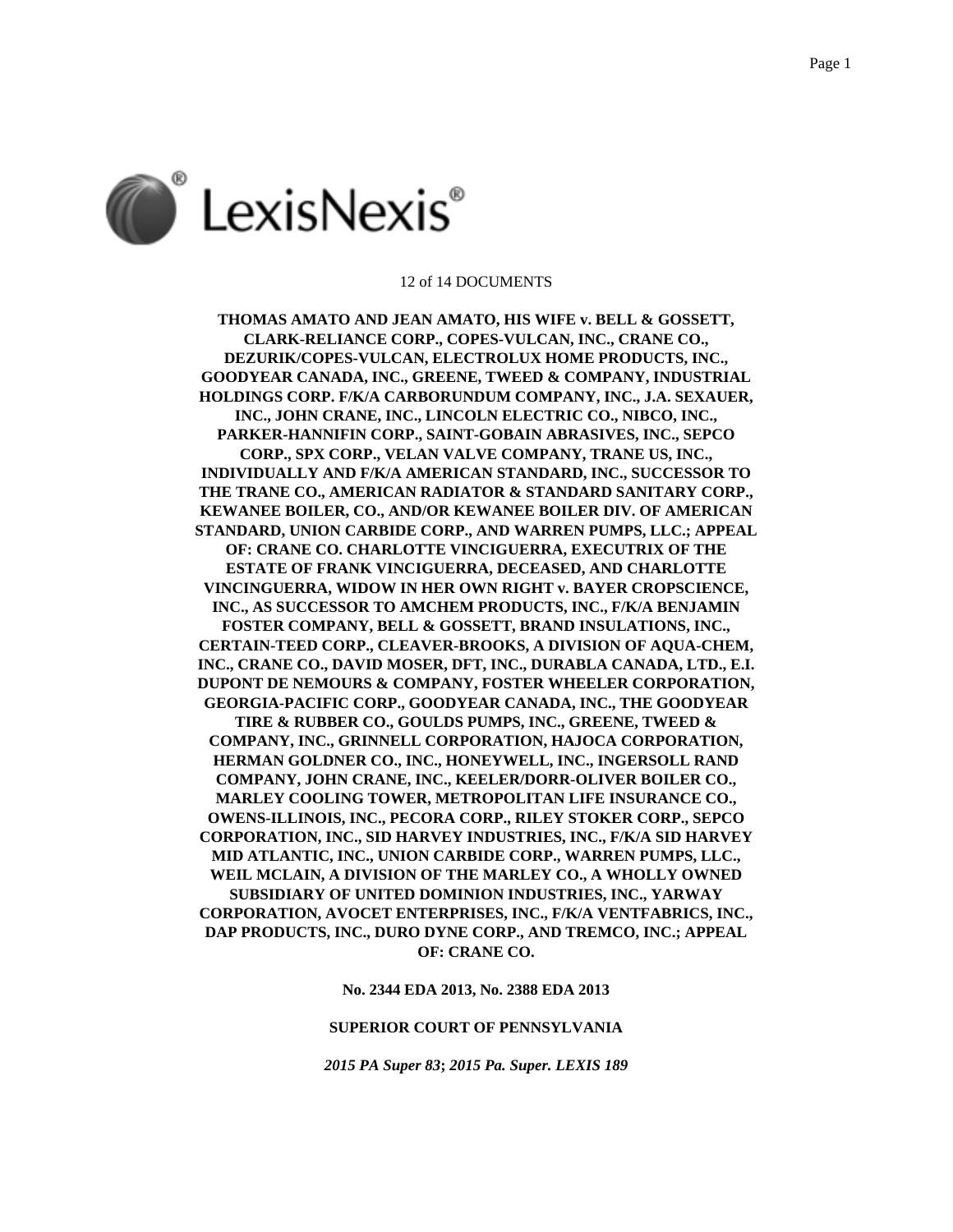# **April 17, 2015, Decided April 17, 2015, Filed**

**PRIOR HISTORY:** [\*1] Appeal from the Judgment Entered July 19, 2013. In the Court of Common Pleas of Philadelphia County. Civil Division at No(s): No. 3373 Aug. Term 2011.

Appeal from the Judgment Entered August 6, 2013. In the Court of Common Pleas of Philadelphia County. Civil Division at No(s): September Term, 2010, No. 2682.

**JUDGES:** BEFORE: PANELLA, J., LAZARUS, J., and JENKINS, J. OPINION BY LAZARUS, J.

## **OPINION BY:** LAZARUS

## **OPINION**

#### OPINION BY LAZARUS, J.

Crane Co. ("Crane") appeals from judgments entered in the Court of Common Pleas of Philadelphia County in two asbestos-related lawsuits. Because the issues raised on appeal in both matters are substantially similar, we have, *sua sponte*, consolidated the cases for purposes of disposition. After careful review, we affirm both judgments.

Thomas Amato worked as a boilermaker at the Philadelphia Naval Shipyard ("PNSY") from 1972 through 1980. During that time, he worked with asbestos-containing products. As a result of his exposure to those products, Amato developed asbestos-related malignant mesothelioma. In 2012, Amato filed the instant suit against twenty-four companies, in which he alleged his malignant mesothelioma was caused by exposure to Cranite and other asbestos-containing materials [\*2] during his time at the PNSY. Cranite was a sheet gasket material Crane Co. purchased from another manufacturer for use in its business. At trial, the jury found that Amato's exposure to Cranite was a factual cause of his mesothelioma and awarded him and his wife damages in the amount of \$2.5 million.

Beginning in 1951 and, except for a two-year break, continuing until 1985, Frank Vinciguerra worked as a sheet metal worker at E.I. DuPont de Nemours and Company's Chambers Works plant in Deepwater, New Jersey, which brought him into contact with

asbestos-containing materials. From 1955 to 1973, Vinciguerra regularly fabricated and installed asbestos-containing gaskets made from, among other products, Cranite. As a result, Vinciguerra developed, and ultimately died from, asbestos-related malignant mesothelioma. As with Amato, the jury found that Vinciguerra's exposure to Cranite was a factual cause of his mesothelioma and awarded his estate damages in the amount of \$2.3 million.

Crane filed motions for post-trial relief in both cases, which were denied. These timely appeals followed.

Crane has raised the following issues in both cases:<sup>1</sup>

1. Whether, in cases that turned on witnesses' ability [\*3] to identify an asbestos-containing gasket material about 40 years after the fact, the trial court erred by excluding the testimony of Crane's psychology expert, Dr. Charles Weaver, whose proffered testimony regarding human cognitive ability and related scientific studies extended far beyond the knowledge of the average juror?

2. Whether the trial court erred by failing to consider payments that Plaintiffs received from non-parties, including asbestos personal injury trusts, which potentially enabled Plaintiffs to recover in excess of the full amount of their damages?

3. Whether the trial court's failure-to-warn jury instruction was inappropriate in light of the Supreme Court's recent decision in *Tincher v. Omega Flex, Inc., 104 A.3d 328 (Pa. 2014)*? Crane raises the following additional claims in the Amato matter:

4. Whether, in an asbestos personal injury action tried solely on strict-liability/failure-to-warn theory, upon concluding that the Navy was a sophisticated user of asbestos-containing materials, the trial court erred by not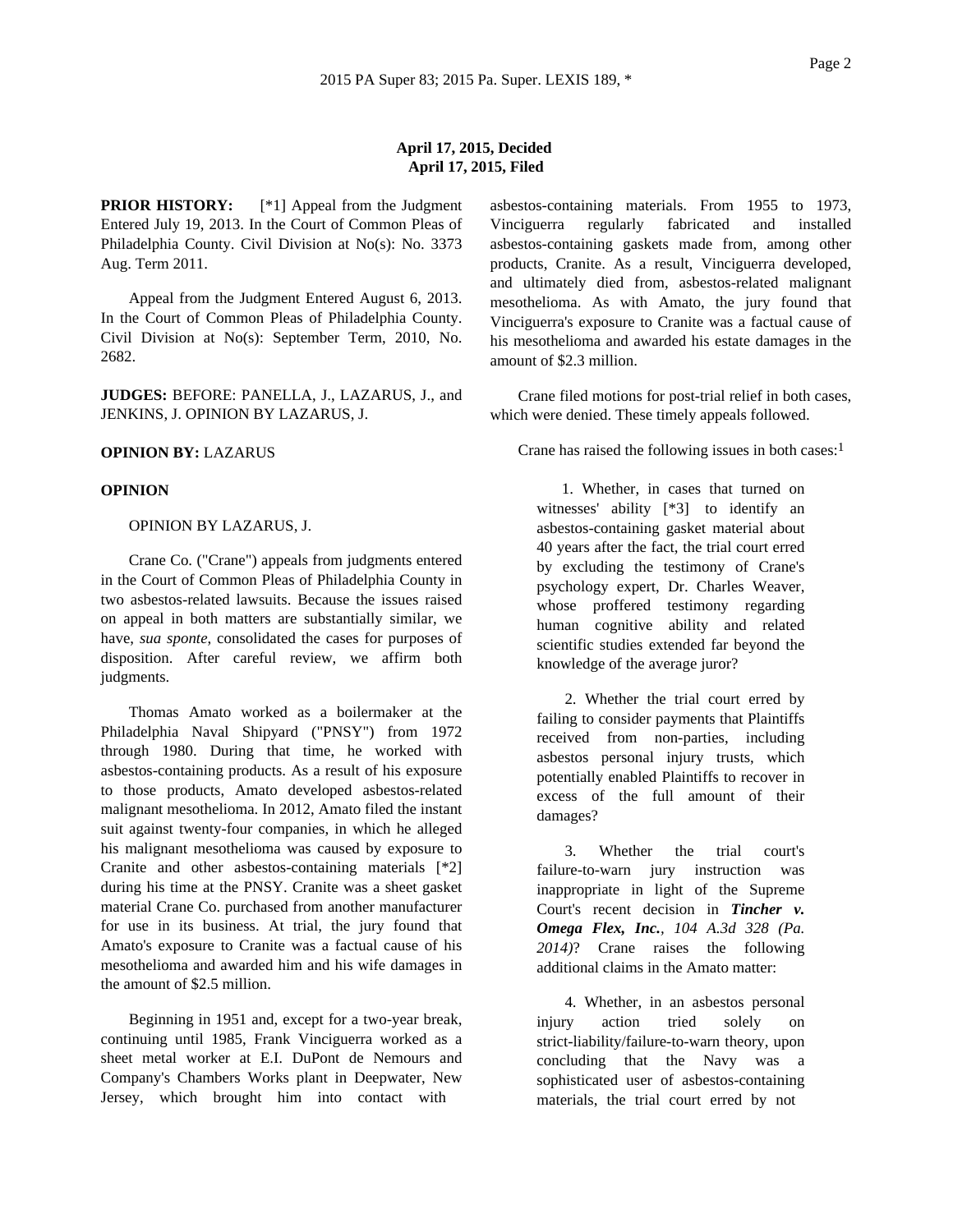granting Crane a compulsory nonsuit, or charging the jury on Crane's "sophisticated user" defense?

5. Whether the trial court properly admitted, as Plaintiffs' sole evidence against Crane regarding Navy shipyard [\*4] practices, an out-of-court statement of a third-party attorney -- who lacked personal knowledge of any such matters - regarding the alleged use of another company's asbestos-containing products at a Navy shipyard, when the statement in question was neither subject to cross-examination nor corroborated by other reliable evidence?

Finally, Crane raises the following issue in the Vinciguerra matter:

6. Whether the trial court erred in refusing to remit the verdict by at least \$500,000 to account for the duplicative loss-of-consortium and loss-of-society damages awarded to Plaintiff by the jury?

1 We have rephrased certain of Crane's issues for ease of disposition.

Crane first asserts that the trial court erred by excluding the testimony of its psychology expert, Dr. Charles Weaver, whose testimony was proffered in an attempt to refute the Plaintiffs' identification, 40 years after the fact, of Cranite being present in their workplaces. Crane offered Dr. Weaver "to address the complex intricacies of refreshing human recollection, which are particularly apposite in an asbestos case, where the plaintiff's lawyer, not plaintiff, often controls the product identification evidence." Brief of Appellant [\*5] (Amato Case), at 28. This testimony was relevant to the instant cases because, in the Amato case, Crane maintains that "neither Crane Co. nor Cranite was ever identified as a qualified supplier or product for use on Navy ships" and, thus, would not have been present at the Navy Yard, despite Amato's claim to the contrary. *Id.* at 14. In the Vinciguerra matter, the Plaintiffs relied upon a videotaped deposition of one of Vinciguerra's former co-workers to establish the presence of Cranite at the DuPont plant. Crane asserts that the co-worker's

identification of Cranite was prompted by plaintiff's counsel, who showed him "several pictures of gasket materials" and asked him if he could "relate to that." Brief of Appellant (Vinciguerra Case), at 11.

It is well-settled that the purpose of expert testimony is to assist the jury in grasping complex issues not within the ordinary knowledge, intelligence and experience of its members. *Commonwealth v. Mendez, 74 A.3d 256, 262 (Pa. Super. 2013)*. *Pennsylvania Rule of Evidence 702* governs the admission of such testimony and provides as follows:

### *Rule 702***. Testimony by Expert Witnesses**

A witness who is qualified as an expert by knowledge, skill, experience, training, or education may testify in the form of an opinion or otherwise if:

(a) the expert's scientific, [\*6] technical, or other specialized knowledge is beyond that possessed by the average layperson;

(b) the expert's scientific, technical, or other specialized knowledge will help the trier of fact to understand the evidence or to determine a fact in issue; and

(c) the expert's methodology is generally accepted in the relevant field.

*Pa.R.E. 702*. The admission of expert testimony is a matter for the discretion of the trial court and will not be disturbed unless there is a clear abuse of discretion. *Mendez, 74 A.3d at 262*.

Here, the trial court refused to permit Dr. Weaver's testimony on the grounds that our Supreme Court has "clearly and repeatedly" held that credibility questions may not be the subject of expert opinion testimony. For its part, Crane argues that the criminal cases relied upon by the trial court are distinguishable, in that they involve the testimony of eyewitnesses to crimes, $<sup>2</sup>$  who perceived</sup> an event that was "unquestionably noteworthy" and testified to what they saw within a relatively short amount of time. Conversely here, Crane argues, the "identity of the product would not have been significant"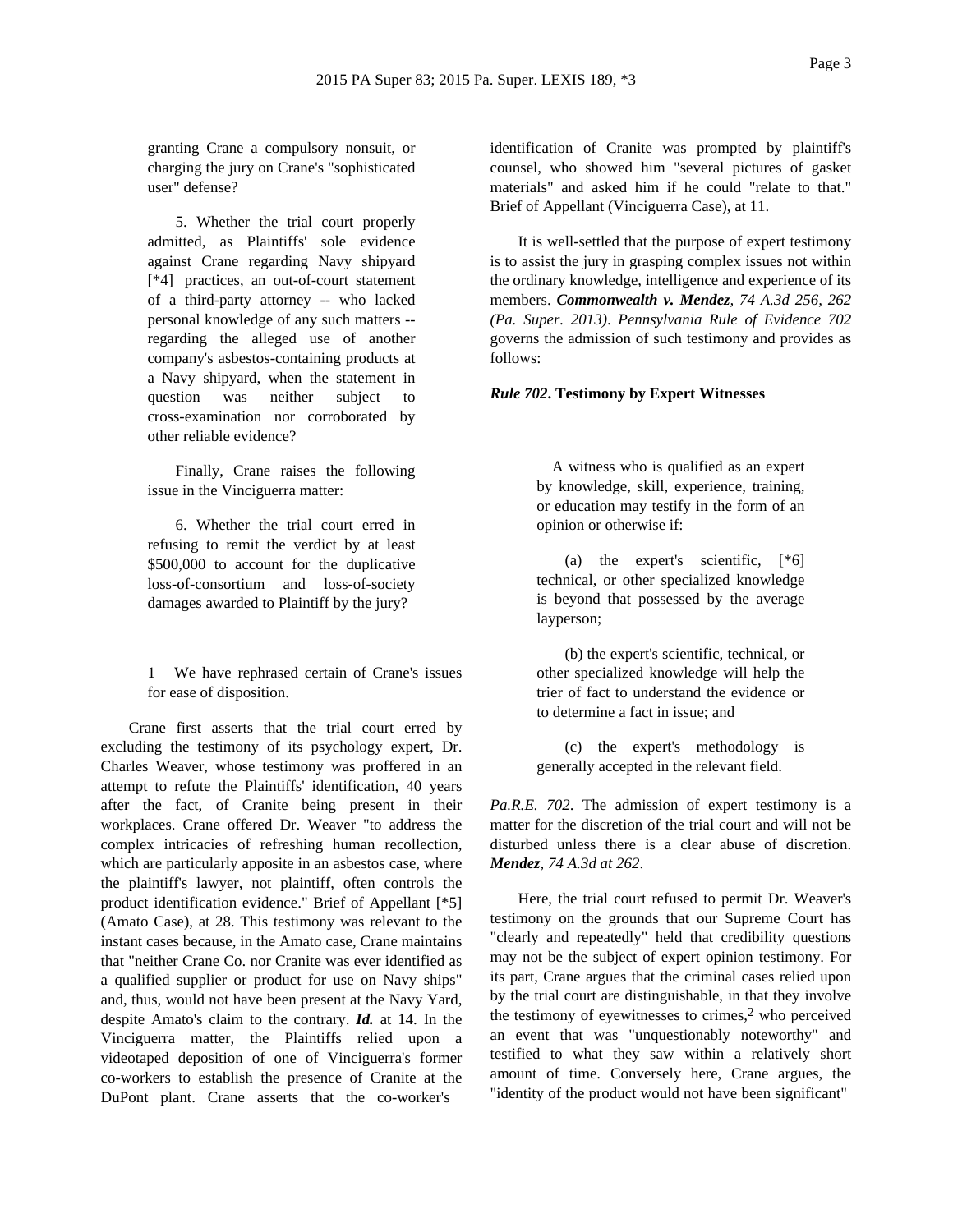at the time the witnesses worked with it. Brief of Appellant (Vinciguerra Case), at 20. In addition, in the Vinciguerra [\*7] case, Crane asserts that the issue is not one of witness credibility; rather that "it was possible for [the witness's] memory to have been prompted in a manner such that he was disposed to testify to what he was recently told, and not to what he actually recalled[.]" *Id.* at 20.

> 2 We acknowledge our Supreme Court's recent decision in *Commonwealth v. Walker, 92 A.3d 766 (Pa. 2014)*, which was issued after the date that these cases were argued. In *Walker*, the Court reconsidered and overruled its longtime decisional law absolutely banning expert testimony in the area of eyewitness identification, finding that such testimony does not improperly intrude upon the jury's credibility determinations. While the *Walker* decision partially undermines the trial court's rationale for excluding Dr. Weaver's testimony, we ultimately affirm the court's decision because we find the subject matter not to be beyond the knowledge possessed by the average layperson. *See Pa.R.E. 702(a)*. Moreover, the Court in *Walker* explicitly limited its ruling to criminal eyewitness testimony, a "unique area of the law, where . . . the case law from other jurisdictions and the research is compelling." *Walker, 92 A.3d at 788*.

Amato argues that a jury is "fully equipped, by virtue of its collective knowledge and experience," [\*8] to assess the reliability of an eyewitness, and that "[t]he workings and reliability of memory and the possibility of forgetting over time are not concepts that elude the jury without the aid of expert testimony." Brief of Appellee (Amato Case), at 21.

With respect to the Amato case, it is clear that an assessment of the credibility and reliability of a witness who is recalling events that occurred forty or more years ago is well within the scope of an average juror's knowledge and experience. Expert testimony is not necessary to assist the jury in coming to the conclusion that, for example, a witness's recollection of an event occurring two weeks prior to his testimony might be more reliable and accurate than his recollection of events that transpired during the Carter administration. Accordingly, it is clear that the court did not abuse its discretion in excluding Dr. Weaver's expert testimony, as

it was unnecessary and would clearly have infringed upon the jury's basic function, that of assessing witness credibilty. *Mendez, supra.*

Our conclusion is the same in the Vinciguerra case, in which Crane sought to introduce Dr. Weaver's testimony not simply to demonstrate that older memories can [\*9] be faultier than new ones, but to show that it was possible for the witness's memory "to have been prompted in a manner such that he was disposed to testify to what he was recently told, and not to what he actually recalled, even if he was doing so subconsiously." Brief of Appellant (Vinciguerra Case), at 20. Here, Crane claims that plaintiff's counsel planted a "false memory" of Cranite into the mind of Louis Faverio, Mr. Vinciguerra's former co-worker, whose testimony was key in linking Cranite to Vinciguerra's workplace, by showing him a picture of Cranite and asking if he recalled using it. Crane claims that Dr. Weaver would have testified as to how "biasing cues at the [memory] retrieval stage can seriously compromise the accuracy of the memory retrieval." *Id.* at 17-18.

We find that expert testimony would not have aided the jury in evaluating the reliability of Faverio's testimony. Rather, the members of the jury would need only draw upon their common knowledge and experience, aided by vigorous cross-examination, to evaluate whether it was possible or likely that Faverio's identification of Cranite was unduly influenced by the photograph shown to him by plaintiff's counsel. The average person [\*10] understands not only that memories fade and people forget, but that the human mind may be susceptible to suggestion. Accordingly, the trial court did not abuse its discretion in excluding the testimony of Dr. Weaver.

Next, Crane claims that the trial court erred by failing to consider payments that Plaintiffs received from settling non-party tortfeasors, which potentially enabled Plaintiffs to recover in excess of the full amount of their damages, determined by the jury to be \$2.5 million and \$2.3 million in the Amato and Vinciguerra cases, respectively. Crane claims that the trial court should have ruled either that Plaintiffs were entitled to recover no additional sums from Crane or that the verdict should be offset to reflect recoveries obtained from non-party tortfeasors.3 Crane asserts that the trial court also erred in refusing to allow discovery regarding the sources and amounts of these other recoveries.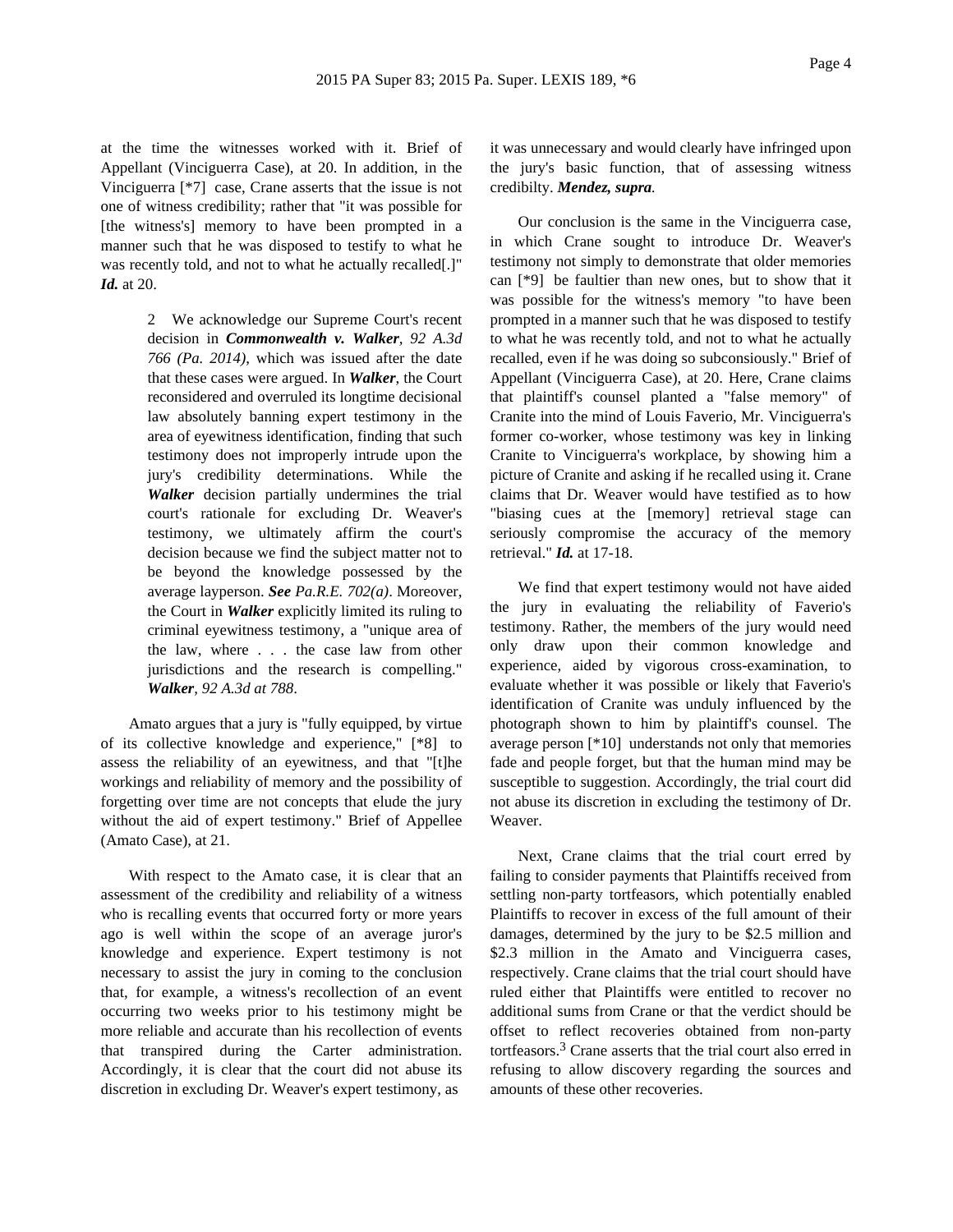3 To the extent that Crane's appellate claim encompasses settlements reached with entities found by the jury to be joint tortfeasors, Crane is entitled to a *pro rata* setoff. The Uniform Contribution Among Tort-feasors Act ("UCATA"), *42 Pa.C.S.A. §§ 8321-8327*, establishes a framework for accounting for settlement [\*11] payments made by joint tortfeasors. The UCATA "dictates the effect of a release to other tortfeasors, the method for computing set-off, and under what circumstances an action in contribution is to be allowed." *Baker v. AC&S, 755 A.2d 664, 667 (Pa. 2000)*. The provision controlling set-offs states that:

> A release by the injured person of one joint tort-feasor, whether before or after judgment, does not discharge the other tortfeasors unless the release so provides, but reduces the claim against the other tort-feasors in the amount of the consideration paid for the release or in any amount or proportion by which the release provides that the total claim shall be reduced if greater than the consideration paid.

*42 Pa.C.S.A. § 8326*.

Accordingly, in Pennsylvania, three separate set-off scenarios can arise.

> First, if the settlement agreement is silent, the set-off mechanism defaults to a *pro tanto* set-off and the nonsettling defendant is entitled to have the verdict reduced by the amount of consideration paid by the settling tortfeasor. In the second scenario, where the settlement agreement specifically provides for a *pro tanto* set-off, the UCATA envisions that such a specific election will always control.

The third scenario is where the settlement agreement [\*12] specifies a form of set-off other

than a *pro tanto* set-off . . . In other words, the settling parties may opt for a set-off mechanism such as a *pro rata* set-off.

*Baker, 755 A.2d at 667-68*. When the parties opt for a *pro rata* release, the amount of recovery against the non-settling joint tortfeasor is reduced by the settling tortfeasor's share of the verdict. *Id.*

Here, the Plaintiffs signed *pro rata* releases with all settling parties. Therefore, Crane is entitled to a reduction based on each settling joint tortfeasor's *pro rata*, and not *pro tanto*, share of the verdict.

In support of its claim, Crane relies on *Brown v. City of Pittsburgh, 186 A.2d 300 (Pa. 1962)*, which it asserts stands for the general rule that "for the same injury, an injured party may have but one satisfaction." *Id. at 402*. However, Crane ignores the underlying context from which that quote arose; indeed, *Brown* is distinguishable from the case at bar. In *Brown*, the plaintiff was injured walking on a sidewalk in front of a church in the City of Pittsburgh. The church paid plaintiff the sum of \$2,000 in exchange for a release, fully discharging it from all claims related to the fall. The plaintiff then sued the City of Pittsburgh, which joined the church as an additional defendant. In ruling on cross-motions [\*13] for judgment on the pleadings, the trial court found that the church was immune from tort liability and entered judgment in its favor, while allowing suit against the City to proceed.<sup>4</sup>

> 4 Five years after its decision in *Brown*, the Supreme Court held in *Nolan v. Tifereth Isr. Synagogue, 227 A.2d 675 (Pa. 1967)*, that the doctrine of immunity of charitable institutions from liability in tort no longer exists in the Commonwealth of Pennsylvania.

On allowance of appeal, the Supreme Court held that any recovery against the City "must be limited to the amount of the judgment that is in excess of the sum that has already been paid" by the church. *Id. at 403*. However, contrary to Crane's assertion, this ruling was not made in blind furtherance of a "one injury/one satisfaction" rule. Rather, it was the particular circumstances of the case, including the church's immunity from liability, which led to the Court's determination. The Court noted that, ordinarily, the City would have had a right of indemnity to recover any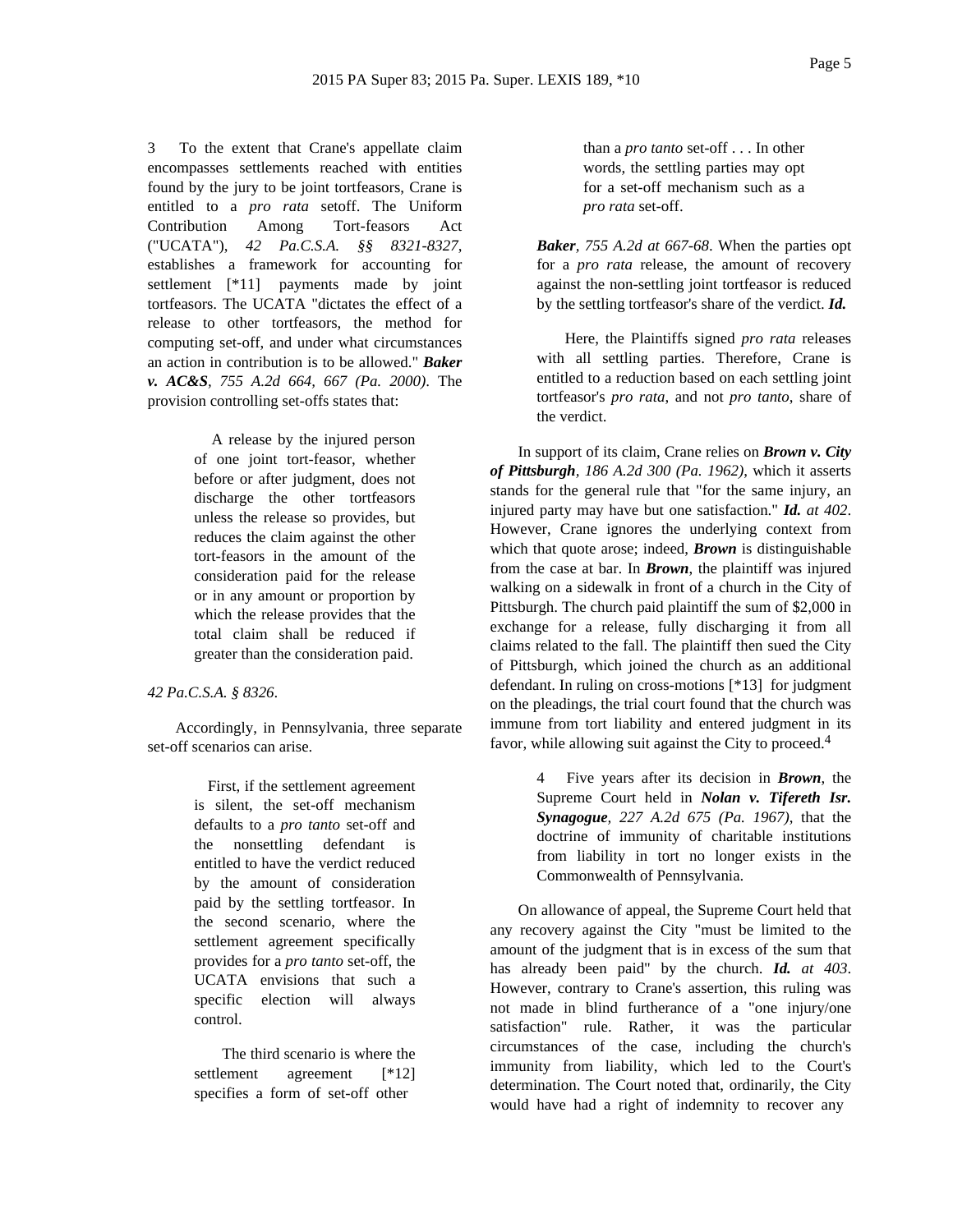money which should have been paid by the abutting property owner, i.e., the church. However, the Court concluded that where "the right of indemnity is barred by the defense of charitable immunity, and the charity has nevertheless made a payment [\*14] to the injured party, justice demands that such a payment be looked upon as a partial satisfaction of the plaintiff's claim, *because the primary obligation is that of the charity*." *Id.* (emphasis added). In other words, because the City's liability was predicated upon the negligence of the church, justice required that the City be allowed to offset the church's settlement payment in lieu of the right of indemnity that was denied to the City by virtue of the church's charitable immunity.

In contrast, in the case at bar, Crane's liability is not predicated upon the liability of any third party, i.e., the settling defendants or non-parties. Rather, its liability is based upon the deleterious effects of its own products upon the Plaintiffs. Thus, the rationale in *Brown* is inapplicable and does not militate in favor of offsetting against the Crane verdict any non-party settlement monies received by the Plaintiffs.<sup>5</sup>

> 5 The two other Pennsylvania cases relied upon by Crane are also distinguishable. *Thompson v. Fox, 192 A. 107 (Pa. 1937)*, and *Lasprogata v. Qualls, 397 A.2d 803 (Pa. Super. 1979)*, both address the unique situation involving the apportionment of liability between an accident-causing tortfeasor and a treating physician whose subsequent negligence aggravates the original injury. [\*15] The language Crane extracts from those cases would, in isolation from the broader factual and legal context, seem to support Crane's argument. However, when read in context, it becomes apparent that the cherry-picked language quoted by Crane inappropriately characterizes the salient issues upon which the holdings of the cases are based.

Crane also relies heavily on the decision of a United States Bankruptcy Court in *In re Garlock Sealing Techs., Inc., 504 B.R. 71 (Bankr. W.D.N.C. Jan. 10, 2014)*. In particular, Crane cites *Garlock* in support of its claim of entitlement to offsets for potential post-verdict recoveries by the Plaintiffs. However, as Crane is surely aware, a decision of a federal bankruptcy court is in no way binding upon this Court. Crane presents no binding

precedent in support of its claim to offsets for such unrealized and speculative recoveries.

In short, Crane has failed to demonstrate that Pennsylvania law requires the offset of settlement funds provided by non-parties not determined to be joint tortfeasors.

> We are aware of no principle of Pennsylvania law that allows a jury to make a finding of liability against a party who has not been sued. In fact, as a panel of this court has recently observed:

> > While some states . . . [permit] the apportionment [\*16] of liability among all tortfeasors, even those who have not been made parties, Pennsylvania's statute does not so provide.

*Ball v. Johns-Manville Corp., 625 A.2d 650, 659-60 (Pa. Super. 1993)*, citing *Kemper National P & C Companies and American Motorists Ins. Co. v. Smith, 615 A.2d 372, 380 (Pa. Super. 1992)*. Here, Crane failed to (1) join other settling tortfeasors into the action or (2) submit evidence to establish that the non-parties were joint tortfeasors. Therefore, Crane is not entitled to a reduction of the jury verdict for non-parties to the litigation who settled with the Plaintiffs prior to trial. Instead, the company is only entitled to a reduction of the jury verdict based on settlements made by parties found to be joint tortfeasors by the court.

Finally, we note that Crane's "one injury/one recovery" argument is premised on the assumption that a jury verdict is the only accurate measurement of the "amount of wrong" done to a plaintiff. However, in *Charles v. Giant Eagle Markets, 522 A.2d 1 (Pa. 1987)*, our Supreme Court noted that it creates a fundamentally flawed premise to

> assume[] that the jury verdict more accurately measures the tortfeasor's obligation than that which is agreed upon between the parties by way of settlement. Such an assumption is without foundation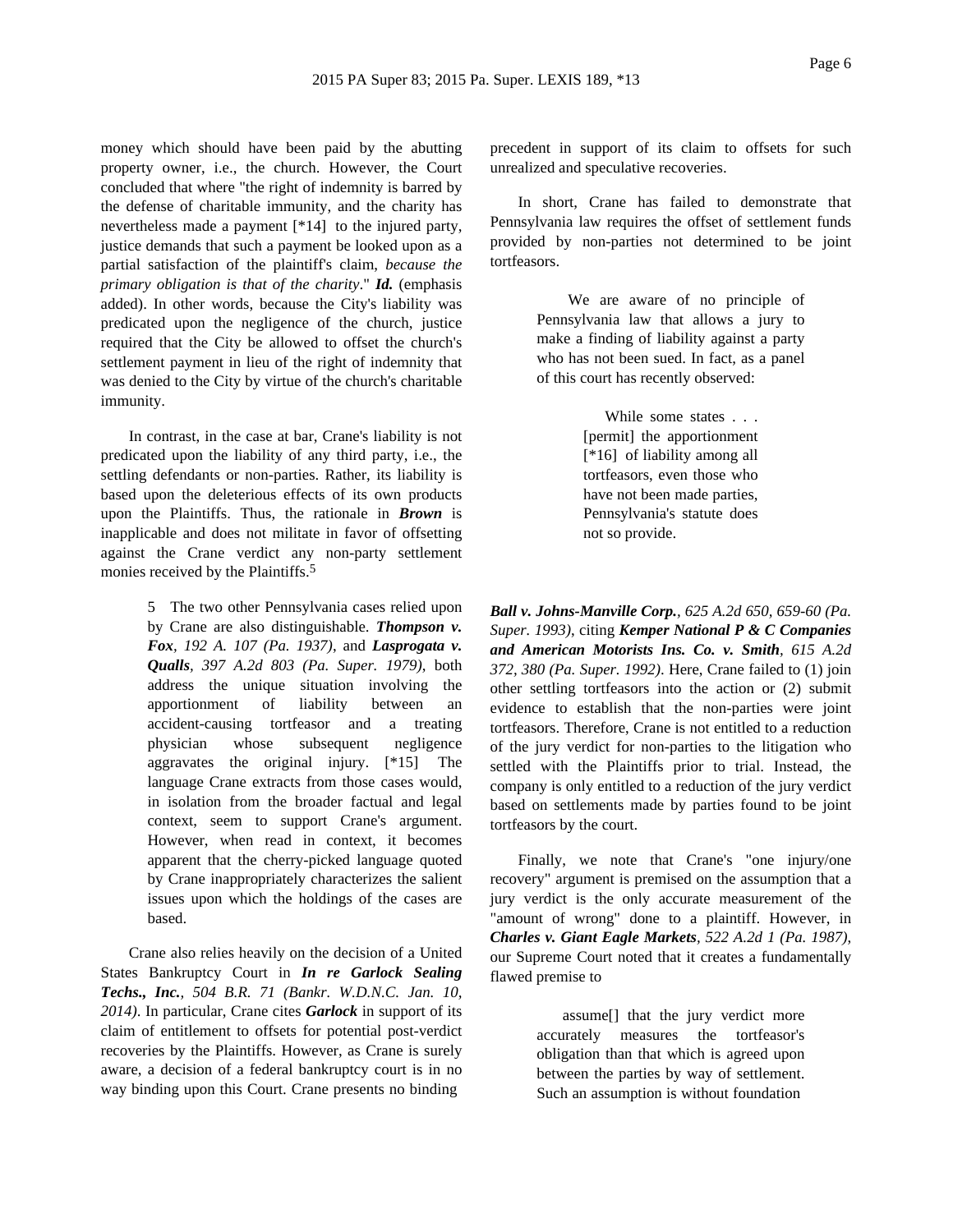either in reason or experience. *There is no basis for concluding the jury verdict must serve as a cap on the total recovery that a* [\*17] *plaintiff may receive*.

### *Id. at 3* (emphasis added).

For the foregoing reasons, the trial court did not err in declining to offset the jury's verdict based on the recoveries obtained from non-party tortfeasors.

Next, Crane asserts that the trial court's failure-to-warn jury instruction was inappropriate  $6$  in light of the Supreme Court's recent decision in *Tincher v. Omega Flex, Inc., 104 A.3d 328 (Pa. 2014)*. Prior to addressing the merits of this claim, however, we must determine whether it is waived. In their supplemental briefs, Plaintiffs argue that Crane waived its current claim -- that the Court's ruling in *Tincher* entitles it to a new trial on liability, even though the Court declined to adopt the Third Restatement -- because Crane "neither preserved nor presented a claim that *Azzarello* [*v. Black Brothers Company, 391 A.2d 1020 (Pa. 1978)*,] should be overruled either to the [t]rial [c]ourt or to this Court on appeal." Supplemental Brief of Appellee Amato, at 7. For the following reasons, we disagree.

> 6 We note that Crane does not claim that it was precluded from introducing any evidence that would now be admissible under *Tincher* or that any evidence was improperly admitted at trial that would now be precluded under *Tincher*. Rather, Crane challenges only the jury instruction issued by the court.

The general [\*18] rule followed in Pennsylvania is that we apply the law in effect at the time of an appellate decision. *Blackwell v. State Ethics Comm'n, 589 A.2d 1094 (Pa. 1991)*, citing *Commonwealth v. Cabeza, 469 A.2d 146 (Pa. 1983)*. Thus, "a party whose case is pending on direct appeal is entitled to the benefit of changes in law which occur before the judgment becomes final." *Commonwealth v. Brown, 431 A.2d 905, 906-07 (Pa. 1981)*. This general rule assumes, of course, that the issue in question is properly preserved at all stages of adjudication up to and including direct appeal. *Commonwealth v. Parker, 644 A.2d 1245, 1250 n.2 (Pa. Super. 1994)*.

Here, in its original brief, Crane's jury instruction issue was framed in terms of trial court error for failure to

apply *section 2 of the Restatement (Third) of Torts: Products Liability*, as opposed to the current Pennsylvania version of strict liability based on *section 402A of the Restatement (Second) of Torts*. Crane's claim was premised on its assumption that the Pennsylvania Supreme Court would, in *Tincher*, adopt *section 2* of the Third Restatement, which would alter Pennsylvania's approach to strict liability inquiries by, *inter alia*, reintroducing fact-finder inquiry into the reasonableness of the defendant's conduct. Pennsylvania's then-current strict liability jurisprudence, based on *section 402A of the Second Restatement of Torts* as applied by the Supreme Court in *Azzarello*, essentially excised *section 402A*'s "unreasonably dangerous" language<sup>7</sup> and required that any questions related to the risks and utility of a product were to be decided by the [\*19] trial court and not the jury.

> 7 The *Azzarello* court "premised its broad holding on the assumption that the term 'unreasonably dangerous' is misleading to jurors because it 'tends to suggest considerations which are usually identified with the law of negligence.'" *Tincher, 104 A.3d at 376*, quoting *Azzarello*, 391 A.2d at 1025.

The Supreme Court granted allowance of appeal on the *Tincher* case shortly after the verdict was issued in the instant matter. In doing so, the Court limited its review to the following issue:

> Whether [the Supreme] Court should replace the strict liability analysis of *Section 402A* of the Second Restatement with the analysis of the Third Restatement.

### *Tincher, 104 A.3d at 343*.

At trial, Crane submitted a proposed failure-to-warn jury instruction that incorporated a reasonableness test:

> A product is defective because of inadequate instructions or warnings when, at the time of sale or distribution, the foreseeable risks of the harm posed by the product could have been reduced or avoided by the provision of reasonable instructions or warnings by the seller and the omission of the instructions or warnings renders the product not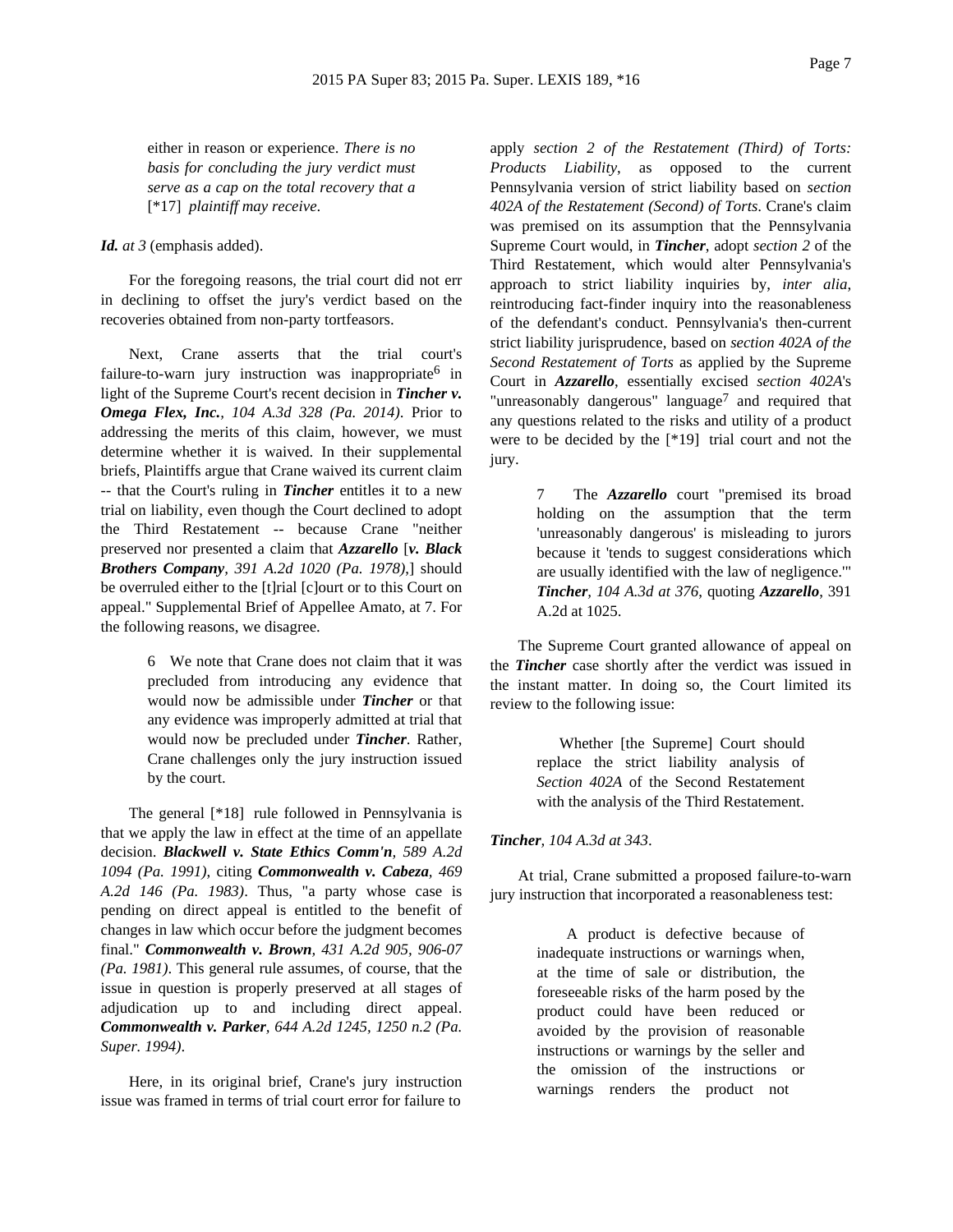reasonably safe.

Defendant Crane Co.'s Proposed Instruction No. 3. The trial court declined to issue Crane's instruction.

Subsequently, [\*20] in its post-trial motion as well as its original appellate brief, $8$  Crane again framed its argument in terms of whether the trial court should have issued its jury charge based on the Third Restatement and directed the jury to consider the reasonableness of Crane's conduct.

> The trial court did not order Crane to file a statement of errors complained of on appeal pursuant to *Pa.R.A.P. 1925(b)*.

While this appeal was pending, the Supreme Court decided *Tincher* on November 19, 2014. In doing so, the Court explicitly declined to adopt the Restatement (Third) of Torts in Pennsylvania. *See id. at 335 n.4* ("To the extent relevant here, we decline to adopt the *Restatement (Third) of Torts: Product Liability §§ 1 et seq.*"). However, the Court overruled its previous decision in *Azzarello v. Black Brothers Company, 391 A.2d 1020 (Pa. 1978)*, in which it had held that, in applying *section 402A* of the Second Restatement, the determination of whether a product was "unreasonably dangerous<sup>"9</sup> was a question of law for the trial court. The *Tincher* court concluded that, generally, the question of whether a product is unreasonably dangerous is one for the fact finder.

9 *Section 402A* provides as follows:

*§ 402A Special Liability of Seller of Product for Physical Harm to User or Consumer*

> (1) One who sells any product in a defective condition unreasonably dangerous to the user or consumer [\*21] or to his property is subject to liability for physical harm thereby caused to the ultimate user or consumer, or to his

property, if

(a) the seller is engaged in the business of selling such a product, and

(b) it is expected to and does reach the user or consumer without substantial change in the condition in which it is sold.

(2) The rule stated in Subsection (1) applies although

(a) the seller has exercised all possible care in the preparation and sale of his product, and

(b) the user or consumer has not bought the product from or entered into any contractual relation with the seller.

Shortly after *Tincher* was issued, Crane filed a motion to allow supplemental briefing seeking permission to file a supplemental brief to address *Tincher'*s impact on Crane's request for a new trial as to liability. We granted Crane's request and, in its supplemental brief, Crane argued that it was entitled to a new trial as to liability because the trial court's failure-to-warn instruction did not comply with the new "properly calibrated" analysis announced by the Court in *Tincher*.

We conclude that Crane has properly preserved its failure-to-warn jury instruction argument for appellate review. At trial, in post-trial motions [\*22] and in its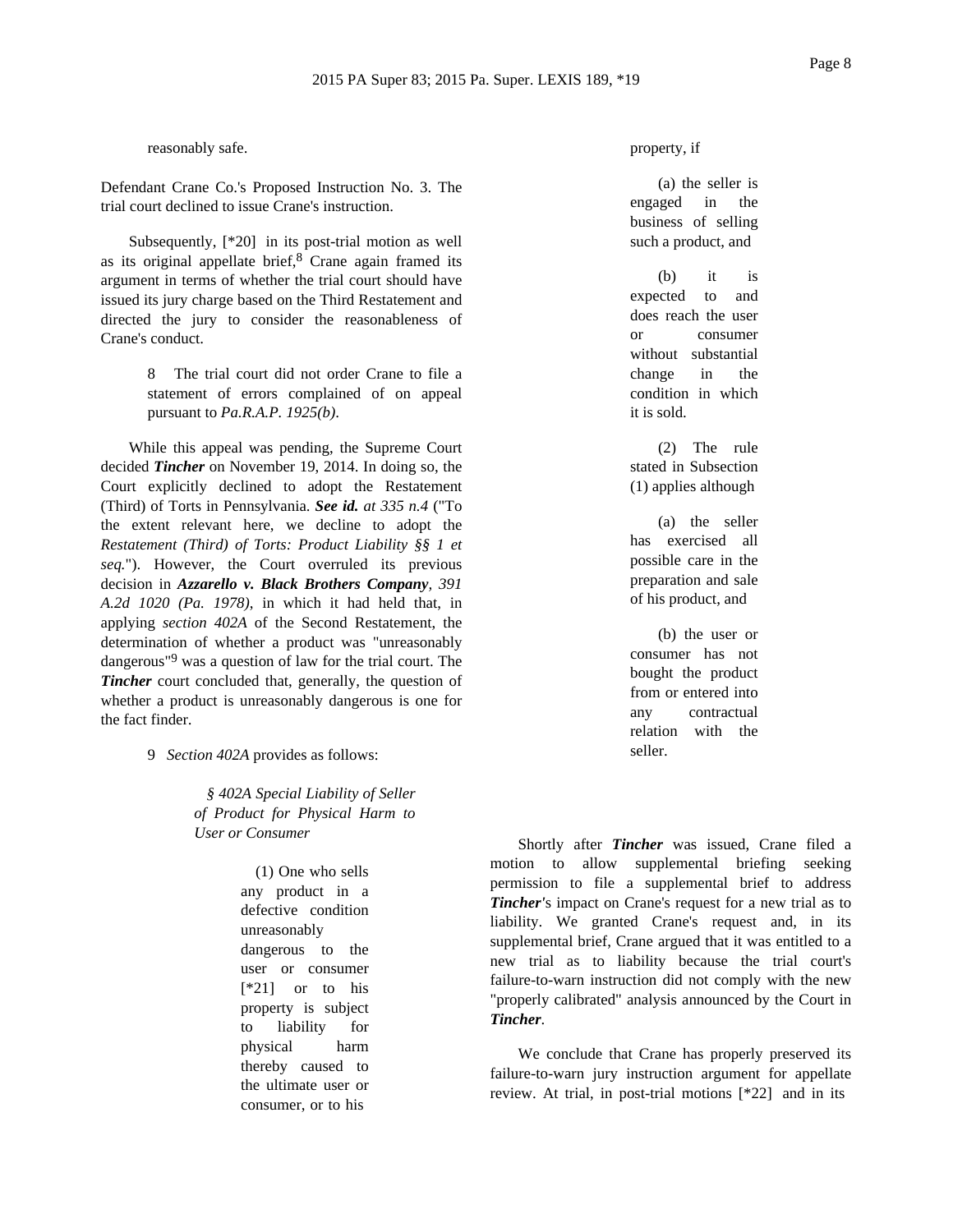original appellate brief, the crux of Crane's argument was that the court's instruction should include a consideration of the reasonableness of Crane's conduct under the circumstances. The Third Restatement, the adoption of which was under consideration by the Supreme Court at the time, provided a framework for such a factual determination. Although the Court ultimately declined to adopt the Third Restatement, it nevertheless rejected *Azzarello* insofar as that decision had concluded that the term "unreasonably dangerous" had no place in a strict liability jury instruction and was, instead, a legal determination to be made by the court. Thus, the Court, while not adopting the Third Restatement, nonetheless embraced the consideration by juries of whether a product is unreasonably dangerous, as advocated by Crane throughout the pendency of the matter *sub judice*. Accordingly, we will address Crane's claim on its merits.

We begin by noting Plaintiffs' assertion that *Tincher* is distinguishable from the instant matter and is not controlling with respect to claims based on failure to warn. Plaintiffs argue that *Tincher* was a design defect case and that the Court's holding was specifically [\*23] limited to such claims. In support of this claim, Plaintiffs cite the following language from *Tincher:*

> We recognize -- and the bench and bar should recognize -- that the decision to overrule *Azzarello* and to articulate a standard of proof premised upon alternative tests *in relation to claims of a product defective in design may* have an impact upon other foundational issues regarding manufacturing or warning claims, and upon subsidiary issues constructed from *Azzarello*, such as the availability of negligence-derived defenses, bystander compensation, or the proper application of the intended use doctrine. *These considerations and effects are outside the scope of the facts of this dispute* and, understandably, have not been briefed by the Tinchers or Omega Flex.

Supplemental Brief of Appellee Amato, at 18-19, quoting *Tincher, 104 A.3d at 409-10* (emphasis added by Appellee). Accordingly, prior to determining whether the instruction, as given by the trial court, included an erroneous or misleading statement of the law as applied

to the facts, we must first determine whether *Tincher* is applicable to this case or whether, as Plaintiffs assert, it is distinguishable and not controlling.

As Plaintiffs correctly note, the underlying [\*24] claim in *Tincher* was one of defective design, not failure to warn. As Plaintiffs also correctly observe, the Supreme Court emphasized the limited reach of its decision in *Tincher*, citing the prudence of an "incremental" development of the common law, "within the confines of the circumstances of cases as they come before the court." *Id. at 352*, quoting *Scampone v. Highland Park Care Ctr., LLC, 57 A.3d 582 (Pa. 2012)*. The Court rejected adoption of the Third Restatement, in part, because it "presumes too much certainty about the range of circumstances, factual or otherwise, to which the 'general rule' articulated should apply." *Id. at 398*.

Despite this emphasis on flexibility and factual nuance, the *Tincher* Court nevertheless provided something of a road map for navigating the broader world of post-*Azzarello* strict liability law. Indeed, the Court acknowledged that, although its "decision is limited to the context of a 'design defect' claim by the facts of this matter, . . . the foundational principles upon which we touch may ultimately have broader implications by analogy." *Id. at 384 n.21*. Of particular relevance to the instant matter, the Court rejected the blanket notion that "negligence concepts create confusion in strict liability cases" and, thus, should not be placed [\*25] before a jury, a notion which *Azzarello* had elevated to a "doctrinal imperative." *Id. at 381*. *Azzarello* also

> approved, and thereby essentially required, instructions which informed the jury that, for the purposes of a supplier's strict liability in tort, 'the product must, therefore, be provided with every element necessary to make it safe for its intended use.'

# *Tincher, 104 A.3d at 376*, quoting *Azzarello, 391 A.2d at 1027 n.12*.

In *Tincher*, the Court noted that strict liability jurisprudence in the years following *Azzarello* applied the case "broadly, to the point of directing that negligence concepts have no place in Pennsylvania strict liability doctrine<sup>[1]</sup>" *Id.* The Court further acknowledged the confusion created by those decisions and concluded that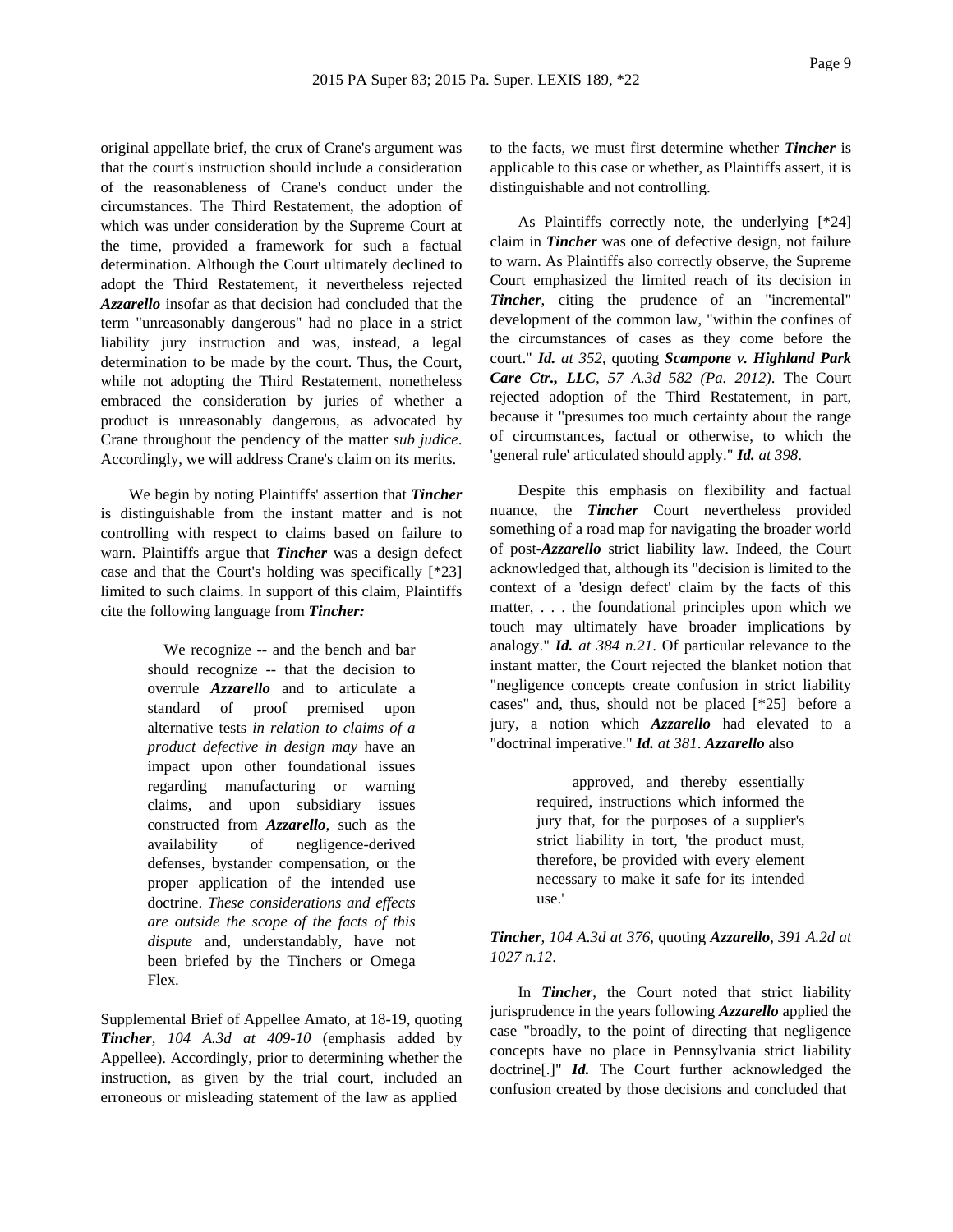the *Azzarello* court's concerns regarding jury confusion were overstated. Indeed, in a jurisdiction applying the Second Restatement, "whether a product is defective depends upon whether that product is 'unreasonably dangerous'" and to entirely separate the inquiry into the former from the inquiry into the latter "is incompatible with basic principles of strict liability." *Id. at 380*. Accordingly, in *Tincher*, the Court returned to the finder of fact the question of whether a product is "unreasonably dangerous," [\*26] as that determination is part and parcel of whether the product is, in fact, defective.

In the instant matter, Crane's claim is that it was entitled to a failure-to-warn instruction incorporating considerations of reasonableness. Because *Tincher* returned such considerations to the purview of the jury as a question of fact in cases concerning strict liability, we hold that it is applicable to the case *sub judice*. We now turn to a discussion of whether Crane is entitled to relief in light of this conclusion.

> On appeal, this Court examines jury instructions to determine whether the trial court abused its discretion or offered an inaccurate statement of law controlling the outcome of the case. A jury charge is adequate unless the issues are not made clear, the jury was misled by the instructions, or there was an omission from the charge amounting to a fundamental error. This Court will afford a new trial if an erroneous jury instruction amounted to a fundamental error or the record is insufficient to determine whether the error affected the verdict.

*Tincher, 104 A.3d at 351* (internal citations and quotation marks omitted).

> A jury charge will be deemed erroneous only if the charge as a whole is inadequate, not clear [\*27] or has a tendency to mislead or confuse, rather than clarify, a material issue. A charge is considered adequate unless the jury was palpably misled by what the trial judge said or there is an omission which is tantamount to fundamental error. Consequently, the trial court has wide discretion in fashioning jury instructions. The trial court is not required to give every

charge that is requested by the parties and its refusal to give a requested charge does not require reversal unless the Appellant was prejudiced by that refusal.

*Commonwealth v. Sandusky, 77 A.3d 663, 667 (Pa. Super. 2013)* (citation omitted).

Crane takes issue with the trial court's failure-to-warn jury instruction, which provided as follows:

> Even a perfectly made and designed product is defective if not accompanied by proper and necessary warnings and instructions concerning its use. A supplier must give the user warnings and instructions of the risks of using the product that are required or that are created and necessitated by the inherent limitations in the safety of the use of that product. If you find that necessary warnings or instructions were not given, then the defendant is responsible for all harm caused by the failure to warn. And in this case the claim is these suppliers [\*28] failed to warn of the dangers of using asbestos.

> The claim is that they failed to warn. And the law presumes; that is, the law assumes and you have to presume or assume, that if there had been adequate warning or instruction the plaintiff would have followed those instructions.

#### N.T. Jury Charge, 2/19/13, at 72-73.

. . .

Crane asserts that this instruction "permits no consideration of whether the absence of a warning rendered a product 'unreasonably dangerous'" and, thus, is at odds with *Tincher*, which requires that a jury be permitted to consider that issue. Supplemental Brief of Appellant (Vinciguerra Case), at 10. Crane claims that, based on *Tincher*, it is entitled to a "state-of-the-art" jury instruction, which would permit the jury to make a determination as to the reasonableness of Crane's actions based upon whether or not the risk inherent to asbestos was known or knowable in light of the scientific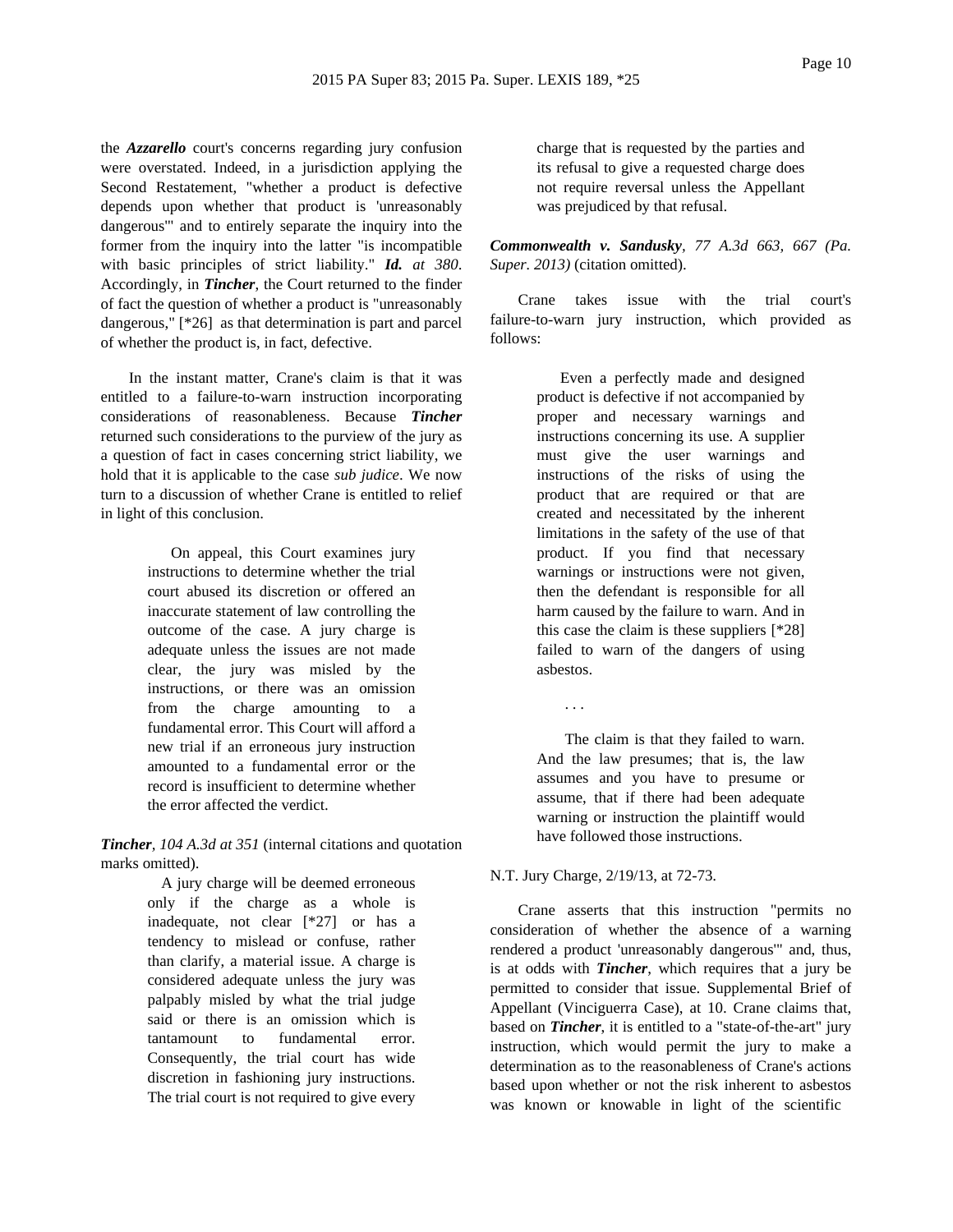knowledge available at the time the product was sold.

Plaintiffs argue that the trial court's instruction was appropriate based on the evidence presented at trial. Specifically, Plaintiffs assert that Crane defended these cases on two principle bases: (1) that the identification of Cranite [\*29] in the Plaintiffs' workplaces was erroneous and (2) that the form of asbestos used in Cranite did not pose a risk of disease as compared to other forms of the substance. Accordingly,

> Crane's argument in favor of its proposed jury instruction suffers from a fatal flaw. The 'state-of-the-art' defense as advanced by Crane in its proffered jury instruction includes as an evidentiary predicate a recognition . . . that the product in question does, in fact, pose a risk of harm that could be reduced or avoided by the provision of reasonable warnings.

Supplemental Brief of Appellee Amato, at 11. Because Crane contended that, even if Cranite had been present, it posed no risk, Plaintiffs argue that the trial court properly rejected the instruction. We agree.

In charging the jury, the trial court's objective is to explain to the panel how it should approach its task and the factors it should consider in reaching its verdict. *Tincher, 104 A.3d at 408* (citation and quotation marks omitted). Where evidence supports a party-requested instruction on a theory or defense, a charge on the theory or defense is warranted. *Id.*

At trial, Crane proceeded under the two theories described above. In support of its claim that Cranite was [\*30] not present in the Plaintiffs' workplaces, Crane presented the testimony of Admiral David Sargent, an expert in marine engineering, naval architecture, navy ship design, construction, operation and repair, including the Navy's contract and procurement procedures. Admiral Sargent testified that the Navy had specific procedures for acquiring consumable materials such as Cranite, including Navy-pre-approved qualified products lists ("QPL"). Admiral Sargent testified that a naval shipyard, such as the Philadelphia location where Amato worked, would not have utilized gaskets that were not on the QPL. Crane argues that "it is undisputed that neither Crane Co. nor Cranite was ever identified as a qualified supplier or product for use on Navy ships." Brief of Appellant

(Amato Case), at 14. Accordingly, Crane asserts, Cranite could not have been present at the PNSY during Amato's tenure there.

In support of its claim that Cranite was not dangerous and, therefore, not defective, Crane presented the testimony of Donna Ringo, an expert in the field of industrial hygiene. Ringo testified that work with gasket materials would not have exposed plaintiff Amato to "any significant levels of asbestos." [\*31] N.T. Trial, 2/15/13 (A.M. Session), at 62. Crane also presented the testimony of Charles Blake, another industrial hygienist. Blake testified that Vinciguerra would have been exposed to significant levels of asbestos working with asbestos insulation, but not while working with Cranite gaskets. Doctor Charles Sawyer, an expert in the fields of occupational and preventive medicine, also testified on Crane's behalf. He testified that he did not believe that working with gaskets made of Cranite could give rise to mesothelioma and that the risk was "unmeasurable." N.T. Trial, 2/14/13 (A.M. Session), at 95. He testified that he did not believe that the mesothelioma suffered by Amato and Vinciguerra was caused by Cranite gaskets but, rather, by asbestos contained in insulation that they also worked with.

Based on the testimony adduced at trial, Crane asserts that "[t]he jury should have been permitted to decide . . . whether the absence of a warning rendered Cranite 'unreasonably dangerous.'" Supplemental Brief of Appellant, at 10. Specifically, Crane requested, but was denied, the following instruction:

> A product is defective because of inadequate instructions or warnings when, at the time of sale or distribution, the foreseeable risks [\*32] of the harm posed by the product could have been reduced or avoided by the provision of reasonable instructions or warnings by the seller and the omission of the instructions or warnings renders the product not reasonably safe.

# Defendant Crane Co.'s Proposed Instruction No. 3.

Upon review of the record, we conclude that the requested instruction was not justified by Crane's theory of the case and the evidence it presented at trial. Crane's defense was not that Cranite was not "unreasonably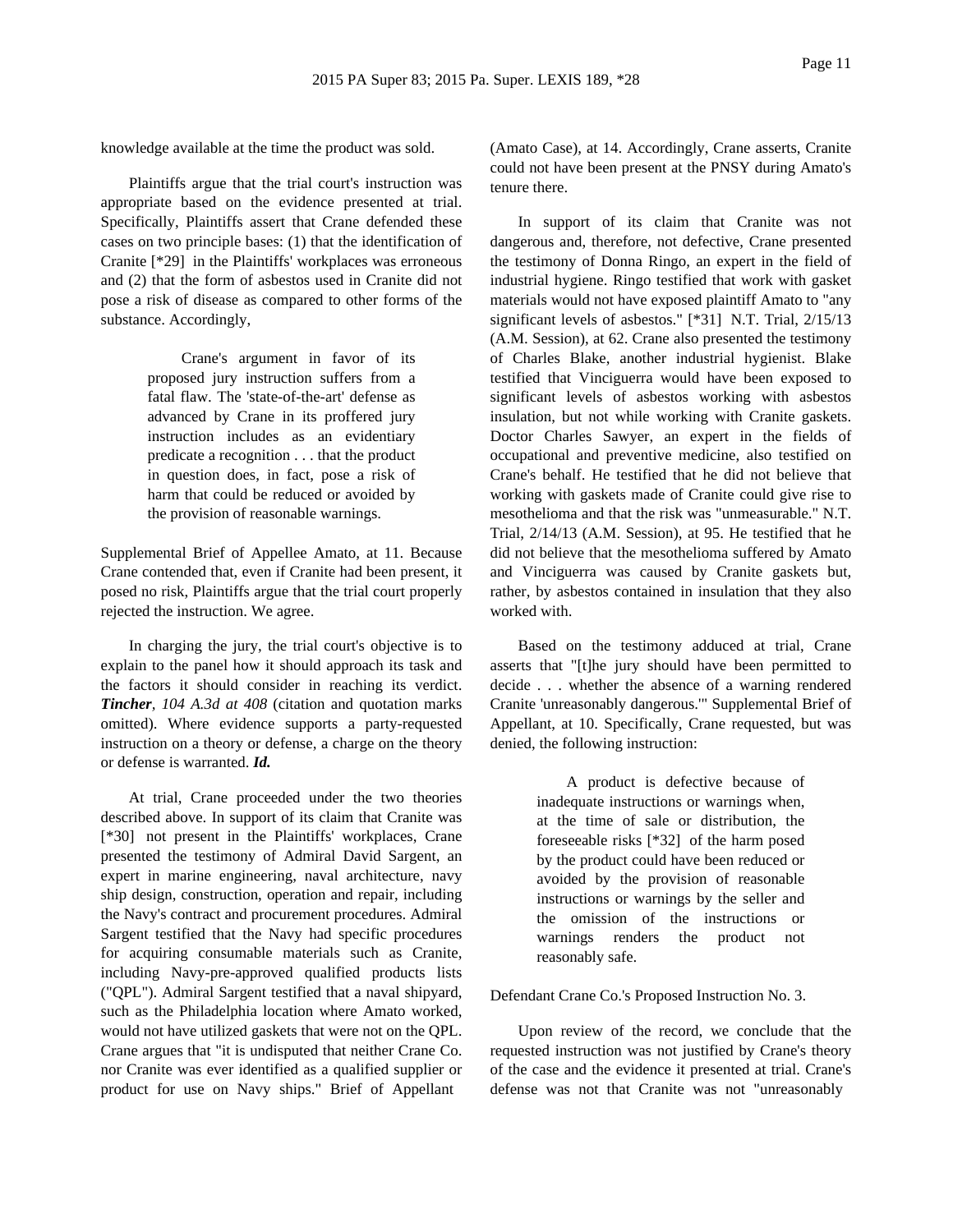dangerous." Rather, Crane asserted that Cranite was not dangerous *at all*. Supplemental Brief of Appellant (Amato Case), at 10 ("Cranite would not have presented a risk of asbestos-related disease to users or bystanders."). Based on this argument, Crane would have no need for a "state-of-the-art" instruction as to the foreseeability of the risks or the reasonableness of its conduct; under Crane's theory of the case, there was no risk, and warnings were not required, because Cranite presented no danger to users or bystanders. Accordingly, Crane was not prejudiced by the failure-to-warn instruction issued by the trial court.

Next, Crane claims that the trial court erred by not charging the jury on its [\*33] "sophisticated user" defense in the Amato case. Crane asserts that the trial court made a finding that the Navy was a sophisticated user of asbestos-containing products, yet refused to grant a nonsuit or, failing that, to charge the jury accordingly.

*Section 388 of the Restatement (Second) of Torts*, otherwise known as the sophisticated user doctrine, provides as follows:

> *§ 388*. Chattel known to be Dangerous for Intended Use

One who supplies directly or through a third person a chattel for another to use is subject to liability to those whom the supplier should expect to use the chattel with the consent of the other or to be endangered by its probable use, for physical harm caused by the use of the chattel in the manner for which it is supplied, if the supplier

(a) knows or has reason to know that the chattel is or is likely to be dangerous for the use for which it is supplied, and

(b) has no reason to believe that those for whose use the chattel is supplied will realize its dangerous condition, and

(c) fails to exercise reasonable care to inform them of its dangerous condition or of the facts which make it likely to be dangerous.

*Restatement (Second) of Torts § 388*. *Comment n to*

*section 388*, "Warnings given to third person," states that a supplier's duty to warn is discharged by providing information [\*34] about the product's dangerous propensities to a third person upon whom it can reasonably rely to communicate the information to the ultimate users of the product or those who may be exposed to its hazardous effects.

Crane requested the following jury instruction, which the trial court declined to give:

> The supplier of a product can reasonably rely on a knowledgeable employer to convey warnings. The supplier is liable for the user's injuries if its reliance upon the employer was unreasonable under the circumstances.

Defendant Crane's Proposed Instruction No. 6.

The following exchange occurred out of the hearing of the jury between counsel and the trial court:

> THE COURT: Are there any other points for charge hanging out? . . . What's hanging from your perspective?

> MR. ROSS [Counsel for Crane]: Crane Co. had asked -- requested instructions on the sophisticated user doctrine in the Amato/Vinciguerra cases. It is Crane Co.'s position that both DuPont and the United States Navy, the jury could find they were sophisticated users of asbestos-containing materials. DuPont is an extremely large sophisticated company.

> THE COURT: Is that going to be testified to tomorrow?

MR. ROSS: No, no.

THE COURT: Has [\*35] it been testified to yet?

MR. ROSS: No.

THE COURT: . . . So let's talk about it with respect to the Navy because there certainly has been more than enough testimony that the Navy is a sophisticated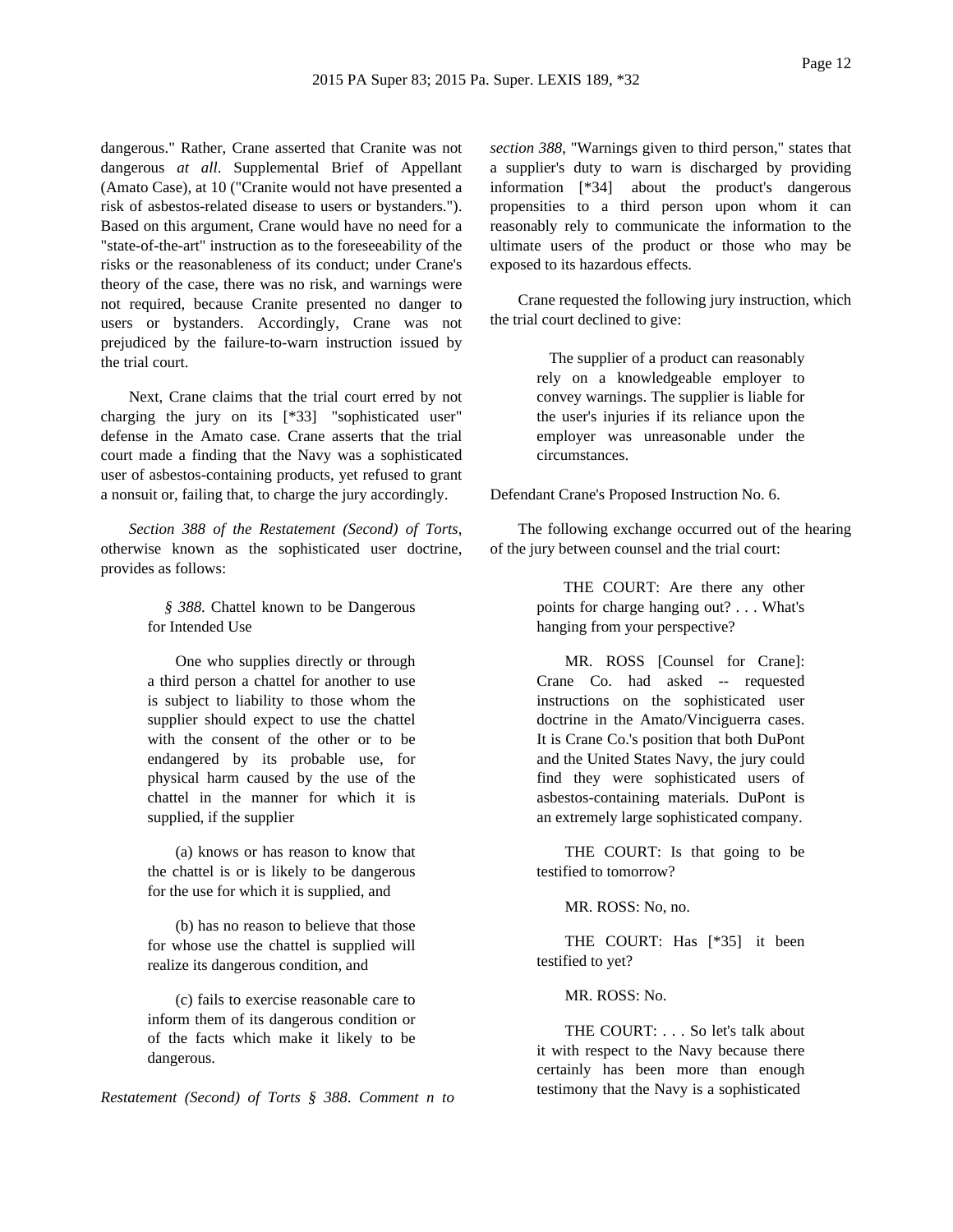user.

MR. ROSS: Dr. Richard Lemen, plaintiff's expert in occupational medicine, Your Honor, testified that he began working at OSHA -- with OSHA in 1970, or perhaps with NIOSH, and that the very first issue that NIOSH and OSHA had to tackle in 1970 was asbestos. OSHA is part of the same government that the U.S. Navy is part of, and this predates Mr. Amato's period of work at the shipyard.

THE COURT: Well, *there's no question the Navy is a sophisticated user. There was all kinds of testimony about that from everybody*.

MR. ROSS: That's true, yes.

THE COURT: Okay. So you don't have to argue that one. Argue that it's the law of Pennsylvania, if it is, in a products liability case.

N.T. Trial, 2/14/13 (P.M. Session), at 85-87 (emphasis added).

In *Phillips v. A.P. Green Refractories Co., 630 A.2d 874 (Pa. Super. 1993)*, this Court purported to adopt the sophisticated user doctrine embodied in *section 388 of the Second Restatement of Torts* as a defense to strict liability, as well as negligence, actions. However, as Judge Hudock correctly noted in his concurring and dissenting statement, "[s]ince the majority found the strict liability issue should [\*36] not have been submitted to the jury, its 'holding' that the doctrine is an affirmative defense is *dicta*." *Id. at 884* (Hudock, J., concurring and dissenting). On allowance of appeal, the Supreme Court also concluded that no strict liability action would lie and, thus, to address the sophisticated user defense "would be to engage in mere *obiter dicta*." *Phillips Phillips v. A-Best Prods. Co., 665 A.2d 1167, 1172 (Pa. 1995)*. Accordingly, the sophisticated user defense has never been adopted in Pennsylvania and, thus, the trial court properly denied Crane's requested instruction.

Even if the defense were available in Pennsylvania, Crane would not have been entitled to a jury instruction on the doctrine, as it is undisputed that it never provided any warnings to the U.S. Navy regarding the dangers and

risks associated with Cranite. Thus, although the Navy may well have been a "sophisticated user" of the material, Crane did not discharge its duty under *section 388* in that it failed to act "in a manner reasonably calculated to assure either that the necessary information would be passed on to the ultimate handlers of the product or that their safety would otherwise be attended to." *Id.* Accordingly, the trial court did not err in refusing the proffered instruction.

Crane next claims, [\*37] with regard to the Amato matter, that the trial court erred by permitting the Plaintiffs to introduce, on rebuttal, a stipulation demonstrating that the U.S. Navy "had a practice of using gasket materials at the Philadelphia Naval Shipyard that were not included on the Navy's list of qualified, approved gasket materials." Brief of Appellant (Amato Case), at 33. The stipulation in question was signed by counsel for John Crane, Inc.,<sup>10</sup> which was no longer a party to the instant action, in the context of another lawsuit and read, in relevant part, as follows:

> Beginning in 1939, and continuing until 1983, John Crane sold asbestos-containing packing and asbestos-containing sheet gasket material (Style No. 2150) to the Philadelphia Naval Shipyard.

Plaintiffs' Exhibit PA-25, Stipulation of Counsel in *Tiberio v. John Crane, Inc.*, C.C.P. March Term 2011, No. 01661 (Phila. 2011), dated 4/25/12, at ¶ 1. Crane argues that the stipulation is irrelevant and inadmissible as hearsay.

> 10 John Crane, Inc. is an entity distinct from appellant Crane Co.

In order to preserve a claim on appeal, a party must lodge a timely objection. *Commonwealth v. Murray, 83 A.3d 137 (Pa. 2013)*, quoting *Commonwealth v. Montalvo, 956 A.2d 926, 936 (Pa. 2009)*. Failure to raise such objection results in waiver of the underlying [\*38] issue on appeal. *Commonwealth v. Charleston, 16 A.3d 505 (Pa. Super. 2011)*, appeal denied, *30 A.3d 486 (Pa. 2011)*. Here, counsel for co-defendant J.A. Sexauer objected to the admission of the stipulation in question. However, at no time did counsel for Crane lodge an objection. Accordingly, Crane has waived this issue on appeal.

Finally, as to the Vinciguerra matter, Crane claims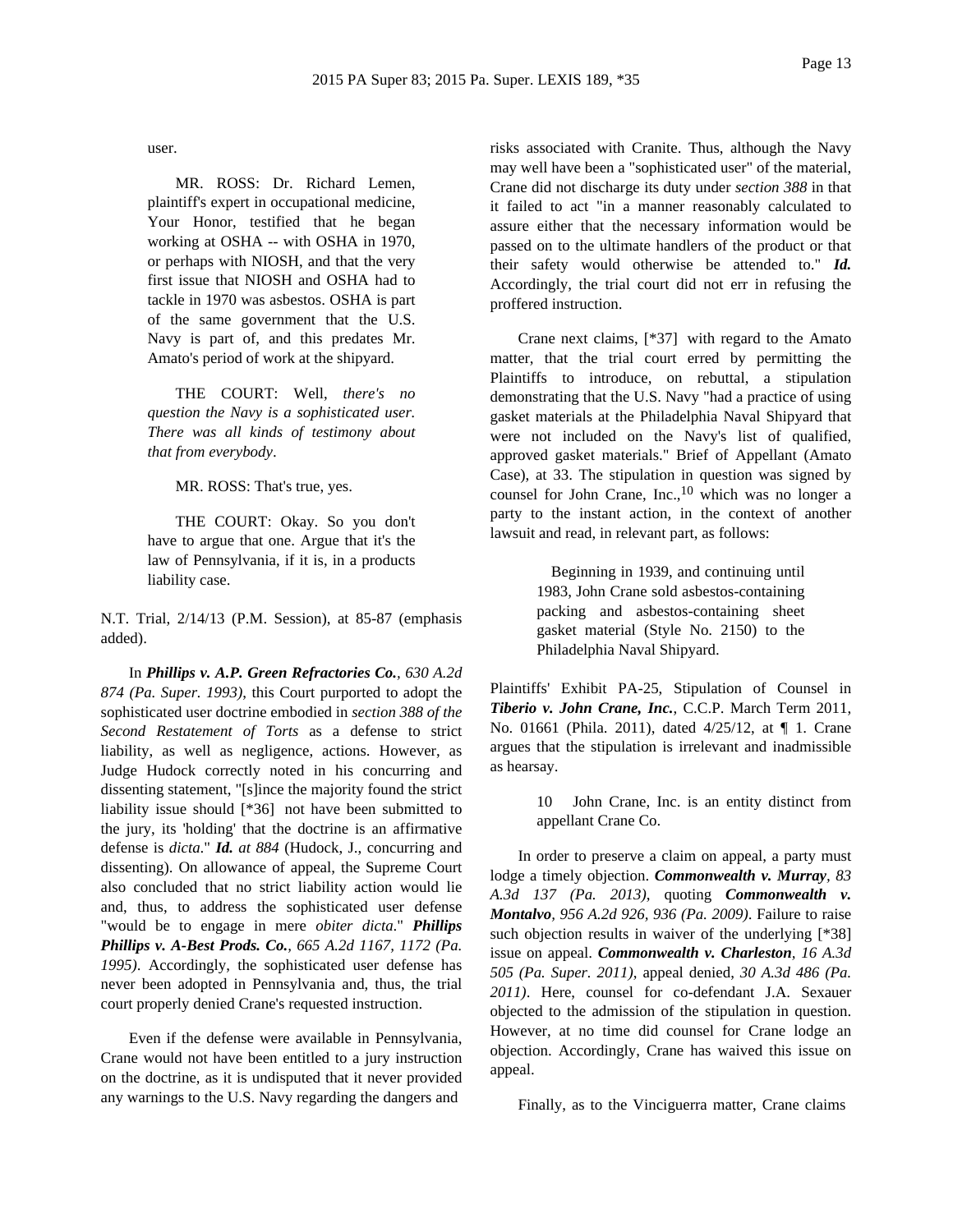that the trial court erred in refusing to remit the verdict to account for the "duplicative" loss-of-consortium and loss-of-society damages awarded to the plaintiff. Crane asserts that "when the jury awarded [Mrs. Vinciguerra] damages for her loss of society under the wrongful death statute, by operation of law, it awarded damages for *all* of [her] loss of society, whether arising before or after Mr. Vinciguerra's death." Brief of Appellant (Vinciguerra Case), at 35. Because Crane fails to understand the distinct natures of wrongful death, survival and loss-of-consortium actions, this claim is meritless.

In this case, Mrs. Vinciguerra asserted three separate causes of action. First, on behalf of Mr. Vinciguerra's estate, she made a claim under the Pennsylvania Survival Act, *42 Pa.C.S.A. § 8302*. Under the statute, survival damages are essentially those for pain and suffering endured by the decedent between [\*39] the time of injury and death. *Moyer v. Rubright, 651 A.2d 1139, 1141 (Pa. Super. 1994)*. The survival action has its genesis in the decedent's injury, not his death and, as such, the recovery of damages stems from the rights of action possessed by the decedent at the time of death. *Id.*

Second, on behalf of Mr. Vinciguerra's statutory survivors, she made a claim under the Pennsylvania Wrongful Death Act, *42 Pa.C.S.A. § 8301*.

> The purpose of the Wrongful Death Statute . . . is to compensate the decedent's survivors for the pecuniary losses they have sustained as a result of the decedent's death. This includes the value of the services the victim would have rendered to his family if he had lived. A wrongful death action does not compensate the decedent; it compensates the survivors for damages which they have sustained as a result of the decedent's death.

> Under the wrongful death act the widow or family is entitled, in addition to costs, to compensation for the loss of the contributions decedent would have made for such items as shelter, food, clothing, medical care, education, entertainment, gifts and recreation.

*Hatwood v. Hosp. of the Univ. of Pa., 55 A.3d 1229, 1235 (Pa. Super. 2012)*, quoting *Machado v. Kunkel,*

*804 A.2d 1238, 1245-46 (Pa. Super. 2002)* (internal citation and punctuation omitted). Enumerated members of the decedent's family may recover not only for medical, funeral, and estate [\*40] administration expenses they incur, but also for the value of the decedent's services, including society and comfort, lost as a result of his death. *Id.* The sole focus of a wrongful death claim is on post-death damages.

Finally, Mrs. Vinciguerra asserted a claim for loss of consortium on her own behalf. Such a claim is intended to compensate one for the loss of services, society, and conjugal affection of one's spouse occasioned by an injury to that spouse. *Smalls v. Pittsburgh-Corning Corp., 843 A.2d 410, 417 (Pa. Super. 2004)*. Loss-of-consortium damages are limited to the time between the spouse's injury and his death. *Novelli v. Johns-Manville Corp., 576 A.2d 1085, 1087 (Pa. Super. 1990)*.

In support of its claim, Crane relies on *Linebaugh v. Lehr, 505 A.2d 303 (Pa. Super. 1986)*, for the proposition that a spouse cannot maintain a separate action for loss of consortium alongside claims for wrongful death and survival. There, the plaintiff's husband was killed when the bicycle on which he was riding was struck by an automobile. Plaintiff filed suit, asserting wrongful death and survival actions. She subsequently settled those claims with the tortfeasor's insurance company. However, she also sought to pursue an independent loss of consortium claim, which the trial court dismissed.

In upholding the trial court's decision, this Court focused its entire analysis on the plaintiff's [\*41] claim under the wrongful death act and concluded:

> It is clear, therefore, that recovery in a wrongful death action includes damages for the loss of the decedent's society, which is also the essential nature of a claim for loss of consortium. To allow a surviving spouse to maintain a separate cause of action for loss of consortium in addition to the action brought on behalf of the deceased spouse under the wrongful death statute would permit a double recovery for the same death.

*Id. at 305*. This conclusion is correct, as far as the wrongful death act is concerned. However, for whatever